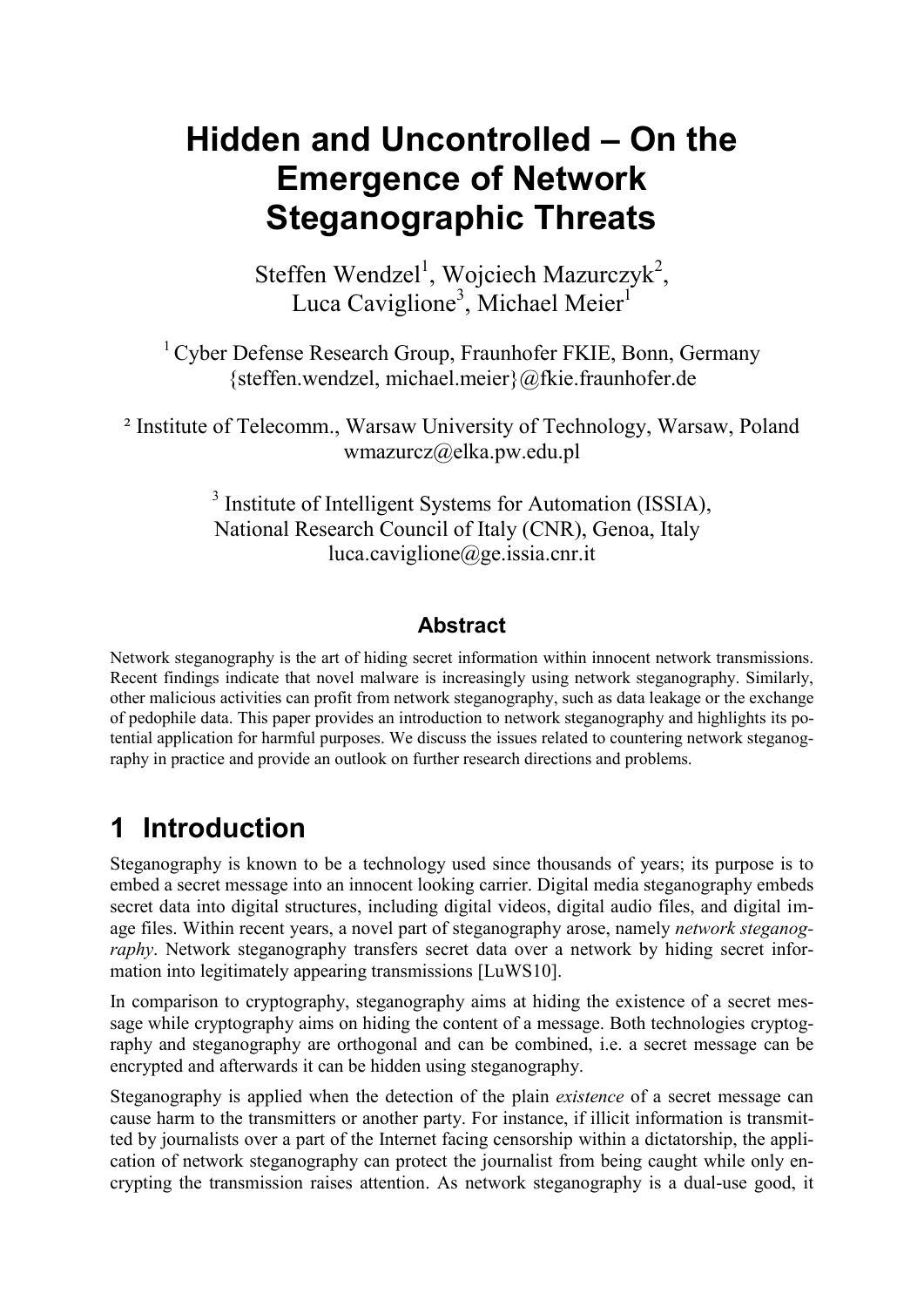can also be applied for malicious purposes, including the hidden transmission of command and control (C&C) information for botnets or for the hidden exchange of pedophile content.

In this paper, we first provide a background on network steganography and afterwards highlight recent developments in the field. We show network steganography's potential for malicious activities and discuss the application of countermeasures in the context of these novel approaches.

The remainder of this paper is structured as follows. Section 2 provides fundamentals while Section 3 covers recent developments within the theme. Section 4 provides an outlook on the possible future of network steganography for malicious purposes and Section 5 deals with the question of how to counter network steganography in practice. Section 6 concludes our discussion.

# **2 Fundamentals**

Before covering the state of the art in network steganography, this section provides a brief introduction into the theme and highlights selected use-cases for the technology.

### **2.1 Basic Concepts**

The term network steganography was coined and first introduced by Szczypiorski in 2003 [Szczy03] and it embraces all the methods that embed secret data within innocent looking network transmissions. Therefore, it is necessary to define a way in which sender and receiver exchange the secret data, i.e. both communicators must agree on a signaling technique in advance and create a so-called *covert channel* over which the hidden data is transmitted. The term covert channel was initially introduced in operating system research by Lampson as a channel not intended for a communication [Lamp73]; later the term was defined as policybreaking communication channel by the U.S. Department of Defense [Depa85].

Hundreds of techniques can be applied to create a covert channel; some of the most common techniques are to place secret data into unused fields of network protocol headers or to change the size of network packets. Also it is common to manipulate inter packet gaps (IPG), i.e. the time between network packets, and the order of network packets. Moreover, the order of header elements (e.g. HTTP plaintext header lines) can be altered or artificial errors can be introduced into a transmission. A comprehensive analysis and categorization of more than hundred known techniques can be found in [WZFH14].

### **2.2 The Malicious Applications of Network Steganography**

The use-cases for network steganography and steganography in general are manifold but as indicated in recent research are mainly linked to illicit purposes [ZiMS14]. A well-known example is the exchange of child pornography using steganography as part of *Operation Twins* in 2002 and the exfiltration of data from the U.S. Department of Justice in 2008 where sensitive financial data was stolen. Other cases are the leakage of classified information from the U.S. to Russia by a Russian spy ring in 2010 and the application of steganography in the *Duqu* and *Alureon* malware [ZiMS14].

While most of these examples were based on traditional digital media steganography (especially digital image steganography) network steganography can be found "in the wild" as well. The rise of network steganography is thereby supported by two factors which make it superior in comparison to digital media steganography [ZiMS14]. Firstly, the space for data to be transferred is not limited in the same way as with a given media object (e.g. an image file)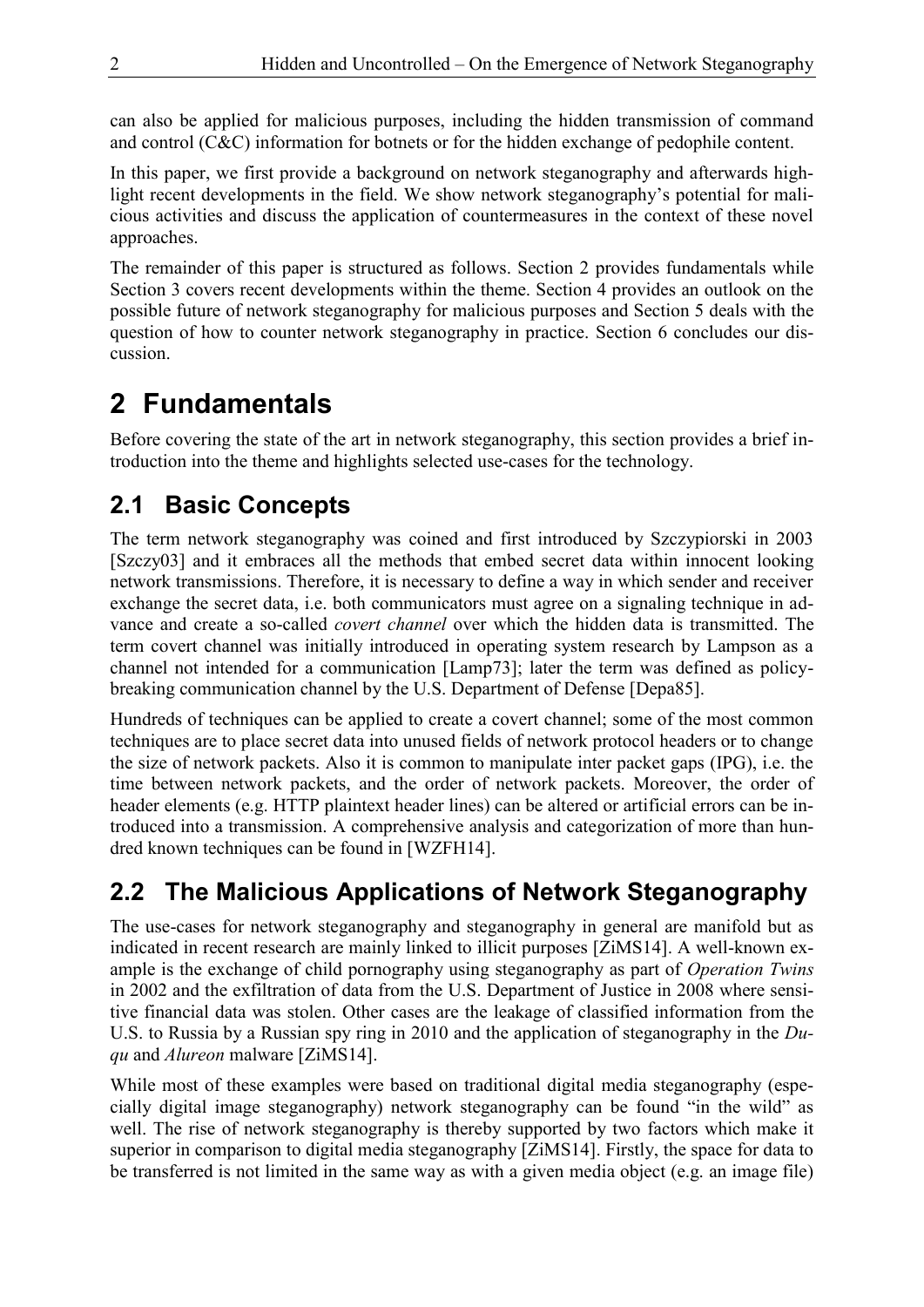as new data can be transmitted on demand while the capacity of a media object is limited. Secondly, network transmissions are harder to analyze in digital forensics as only parts of the data are stored – if the transmitted data is stored at all.

In particular, network steganographic techniques are available since 1987 in research when first network covert channel techniques were presented [Girl87] and since the mid-90s in the hacking community that brought up tools like *LOKI2* [Daem97] or *Ping Tunnel* [Stod09]. The tools provided by the hacking community embed hidden data in a simple way into the payload of ICMP echo messages or the payload of UDP messages – just to mention a few. The tools are available for free on-line, i.e. accessible for everyone. It was only a matter of time till malware started to apply network steganography to conceal its transmissions. For instance, a recent Linux malware called *Linux.Fokirtor* hides data within SSH transmissions [Prin13].

### **3 Recent Developments in Network Steganography**

The recent years of academic research led to even more sophisticated network steganographic techniques. These techniques do not only improve the *stealthiness* (or *covertness*) of the created covert channels but also extensively enhance the capabilities of the steganographic communication [WenK14].

### **3.1 Shift in the Hidden Data Carrier Selection**

The predecessors of current sophisticated network steganography methods were utilizing mainly different fields of TCP/IP stack protocols' headers as a hidden data carrier and they focused on the embedding of secret data in the unused or reserved fields. However, recently we have experienced the change in the hidden data carrier selection. Now, the most favorable carrier is the one that is very commonly used so it is hard to spot a single steganographic communication along a vast volume of similar network traffic ("a needle in a hay stack"). Moreover, steganographers tend to exploit higher layers applications and services and the methods are crafted in such a way to exploit their characteristic features.

Recent information hiding solutions utilize as hidden data carrier: *(i)* popular Internet services like Skype, BitTorrent or Google search, *(ii)* new networking environments e.g. cloud computing and technologies like wireless networks and *(iii)* novel communication devices like smartphones.

#### **Popular Internet Services**

Practically every popular Internet service can be exploited by steganographers if it goes with enough volume of traffic that can be altered to produce the covert channel. One such example is IP telephony service which can be considered a fairly recent discovery however until now a decent number of techniques were proposed [Mazu14].

One of the steganographic methods of this kind is *TranSteg* (Transcoding Steganography), [MaSS12] which is based on the general idea of transcoding (lossy compression) of the voice data from a higher bit rate codec, and thus greater voice payload size, to a lower bit rate codec with smaller voice payload size (which should be performed with the least degradation in voice quality possible). In other words, compression of the covert data is utilized to free space for hidden data bits.

Other methods target even more currently popular peer-to-peer (p2p) services like Skype and BitTorrent. For the first solution a steganographic method named *SkyDe* (Skype Hide) has been proposed by Mazurczyk *et al.* [MaKS2013]. As a hidden data carrier encrypted Skype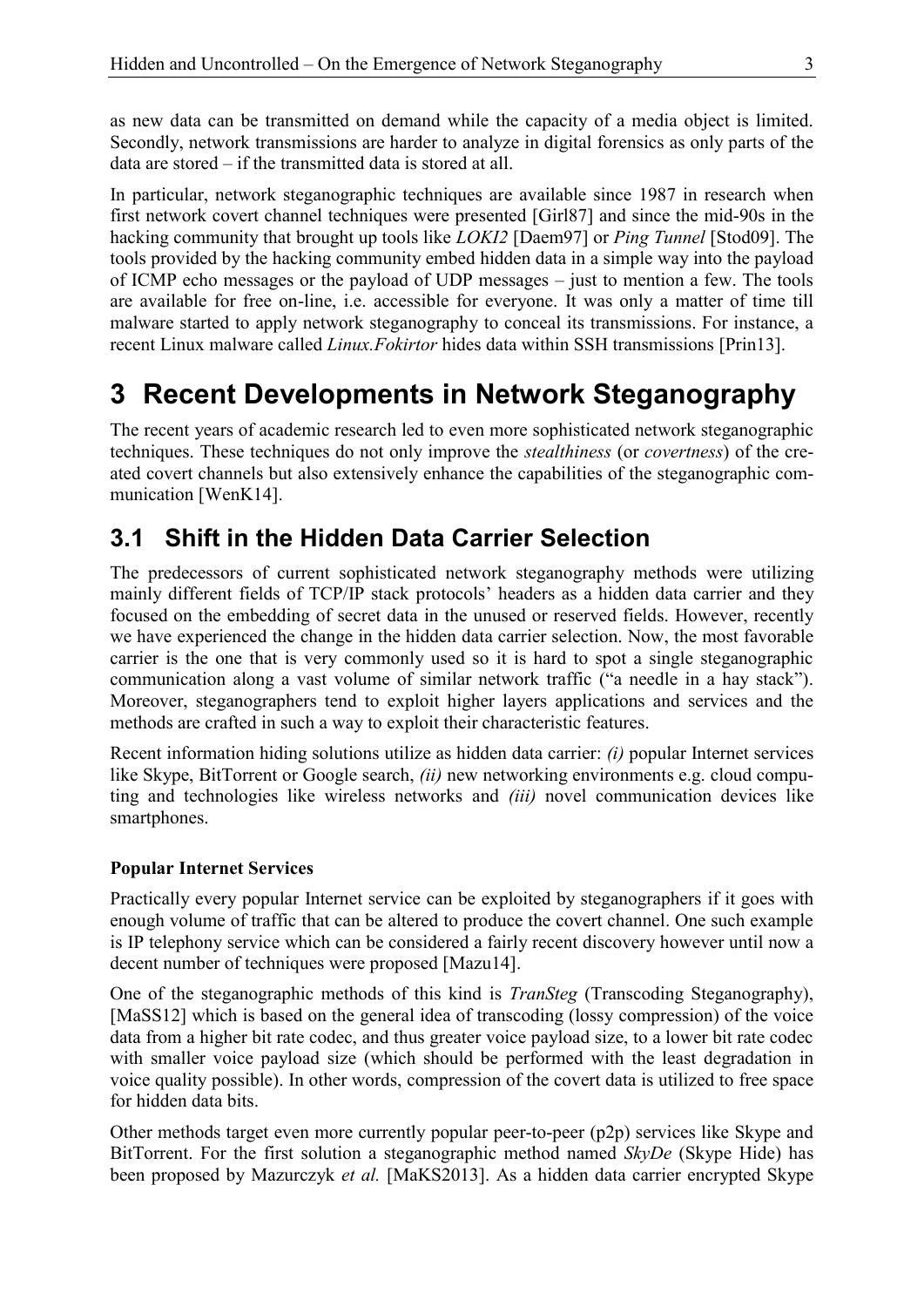voice packets are used. By taking advantage of the high correlation between speech activity and packet size, packets without voice signal can be identified and used to carry secret data by replacing the encrypted silence with secret data bits. In the second case the method named *StegTorrent* has been introduced for the BitTorrent application [KoMS13]. It benefits from the fact that, in BitTorrent there are usually many-to-one transmissions, and that for one of its specific protocols –  $\mu$ TP – the header provides means for packets' numbering and retrieving their original sequence. Thus this characteristic feature allows to mark each packet leaving the transmitter regardless of the connection it was sent from so the synchronization is not required. StegTorrent functions based on intentional BitTorrent data packet resorting at the receiver to achieve the desired packet sequences.

It was also proved that information hiding is possible also by simply performing a series of innocent-looking Google searches. The *StegSuggest* steganographic method [BiMS11] targets the feature *Google Suggest* which lists the 10 most popular search phrases given a string of letters a user has entered in Google's search box. The hidden data transmitter intercepts the traffic exchanged between Google's servers and the hidden data receiver's browser when some Google search is initiated. Then, the packets traveling from Google to the hidden data receiver are intercepted and modified by adding a unique word to the end of each of the 10 phrases Google suggests. The choice of phrases is made from a list of 4096 common English words, so the new phrases do not look too suspicious. Then the receiver extracts each added word and converts it into a 10-bit sequence using a previously shared lookup table.

#### **New Networking Environments and Technologies**

The cloud computing environment can be also exploited to enable covert communication. Ristenpart *et al.* [RTSS09] showed that it is possible to perform cross-virtual machine information leakage by introducing a wide range of techniques for obtaining confidential data by probing the values of shared-cache load, CPU load, keystroke activity, and similar.

Covert communication possibilities have been also recently considered for Content-Centric Networks (CCNs) which are envisaged to replace current IP-based Internet in the future. Ambrosini *et al.* [ACGT14] inspected the potential vulnerabilities that can be exploited for information hiding purposes. They focus on so called *ephemeral* covert communication where the communicating parties are not exchanging any packets directly instead they intentionally influence the content of the router's cache and the delay in its responses to embed and extract hidden data bits. Hidden messages are then present in the cache only for the limited time period and later they are automatically deleted from the network without any additional, required actions.

Information hiding techniques also target wireless networks, are considered a very popular and dynamically evolving network steganography subfield where different standards can be subject to covert communication. For example, for WLANs, Szczypiorski and Mazurczyk have introduced a method called *WiPad* (Wireless Padding) [SzcW11]. The technique is based on the insertion of hidden data into the padding of frames at the physical layer of WLANs. A similar concept was also utilized e.g. for LTE (Long Term Evolution) [GraS14].

Other promising future-network protocols, like, for example, the SCTP (Stream Control Transmission Protocol) which is a candidate for new transport layer protocol, and might replace TCP (Transmission Control Protocol) and UDP (User Datagram Protocol) protocols, turned out to be also prone to steganography. A detailed analysis in [FrMS12a] revealed steganographic vulnerabilities that could be utilized for information hiding with a focus on new features and characteristic of SCTP, such as multi-homing and multi-streaming.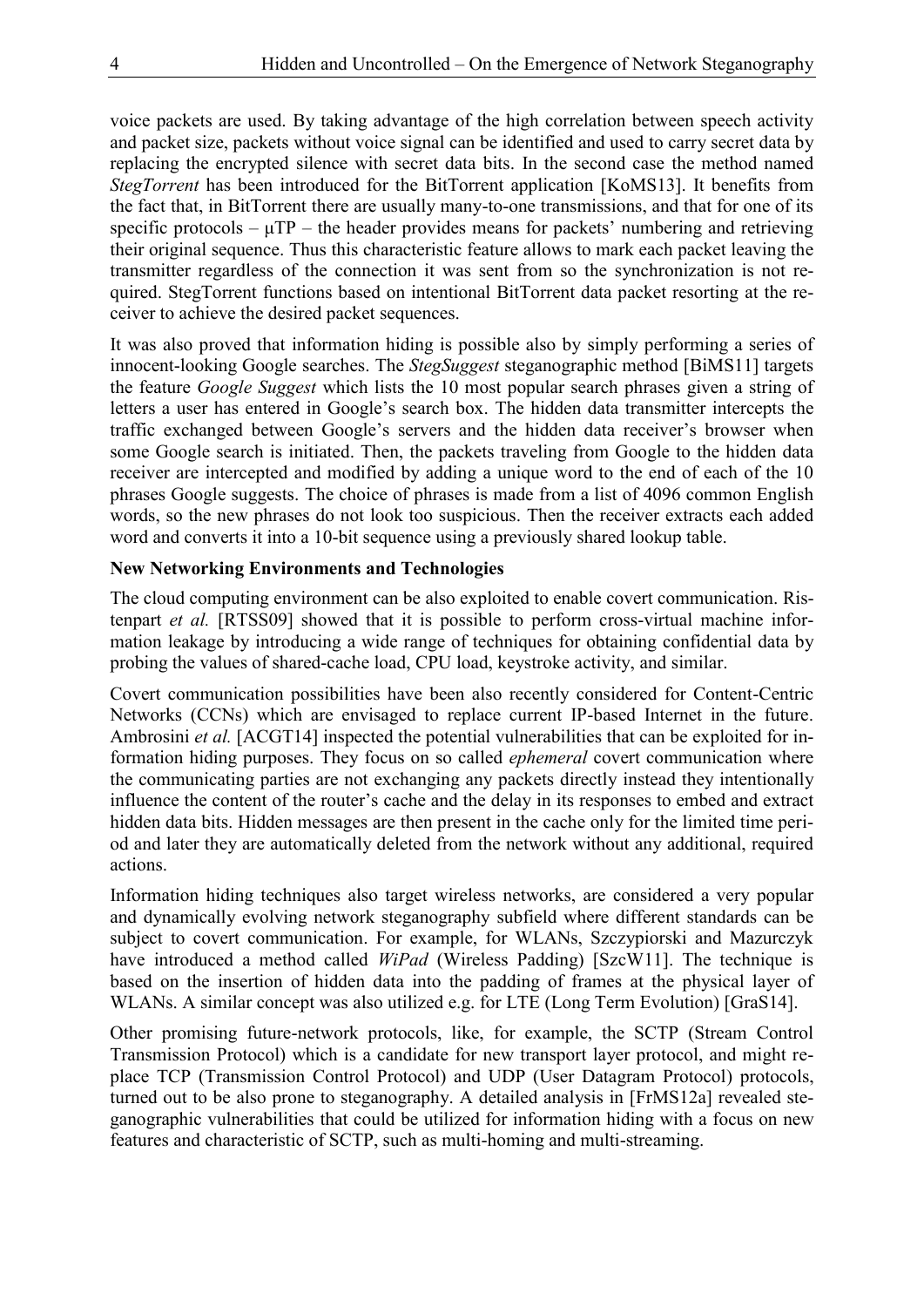#### **Novel Communication Devices**

The recent wave of smartphones is equipped with hardware capabilities previously only available in standard desktops or laptops. They now integrate into a unique tool functionalities historically offered by different devices, for instance the camera or the Global Positioning System (GPS). Besides, advancements in wireless connectivity allow connecting to the Internet by using different standards, such as the IEEE 802.11, 3G/4G or the LTE. Therefore, smartphones are now used to exchange and store high volumes of personal data, interact with *Online Social Networks* (OSNs) and in the daily working practice. The latter is also accounting for new paradigms, for instance the *Bring Your Own Device* (BYOD). To handle such complexity, modern smartphones are equipped with an OS having a degree of sophistication comparable to desktop counterparts. In some cases, mobile OSs are ports of desktop-class versions, e.g., Android runs a Linux kernel. However, the vocation of storing sensitive data by-design requires proper additional layers to ensure security and confidentiality of data. While different techniques exist, the most popular idea is to rely on sandboxes, i.e., execution environments forcing a process (application) to not access sensitive data or portion of the hardware.

In this perspective, steganographic possibilities are dramatically multiplied in smartphones for the following reasons: *(i)* the multimedia capability enables to create and use a wide variety of carriers, such as, audio, video, pictures, or Quick-Response (QR) Codes; *(ii)* the availability of a full featured TCP/IP stack, as well as the possibility of interact with desktop-class services lead to a complete reutilization of all the network methods already available for standard computing devices or appliances; *(iii)* the richness of the adopted OS permit to develop sophisticated applications, thus making covert channels based on VoIP and p2p exploitable. However, the most active trend in research and development of steganography methods for smartphones consciously neglect network methods. Firstly, the security layers used in mobile OSs turn out to be barely adequate. Secondly, many manufacturers enforce users to install software only from verified sources (see, e.g., iOS which only permit software provided by the Apple AppStore) that deeply inspect the software before the publishing stage, thus early detecting malicious threats. Summarizing, the real challenge for smartphone steganography is not only "*using network to exfiltrate data*", but "*acquire the data to be exfiltrated*" and "*gain access to the network*" [MazC14].

Therefore, network steganography in smartphones is almost always jointly used with a *local covert channel*. While, the former can be implemented by directly borrowing methods from desktops, the latter is the actual technological enabler for data exfiltration. The paradigmatic use case of a local covert channel, considers two processes, P1 and P2, each one running in a sandbox S1 and S2, respectively. Specifically, S1 and S2 have been configured to prevent data leaking. For instance, if P1 can access the address book, S1 will impede to use network interfaces. Let us assume then P1 is a malware wanting to exfiltrate the address book, while P2 is companion application (often named a colluding application in many research works) looking innocuous. This security mechanism is typically bypassed as follows: P1 leaks data to P2 via covert channel, and P2, after receiving the data, will use network steganography to contact a remote facility in a stealthy manner.

The first work implementing such a mechanism is a malware called *SoundComber* [SZIK11], which is able to capture personal user data, like the digits entered on the keypad of the device during a phone call. It can use up to four different methods to enable the two colluding processes to communicate: 1) by embedding secrets in well-defined patterns of toggling the vibration; 2) by hiding data within changes in the volume level of the ringtone; 3) by locking/unlocking the screen; 4) by concurrently competing in a coordinated flavor on a file lock. Marforio *et al.* [MaFC12] extended this idea by implementing seven additional local covert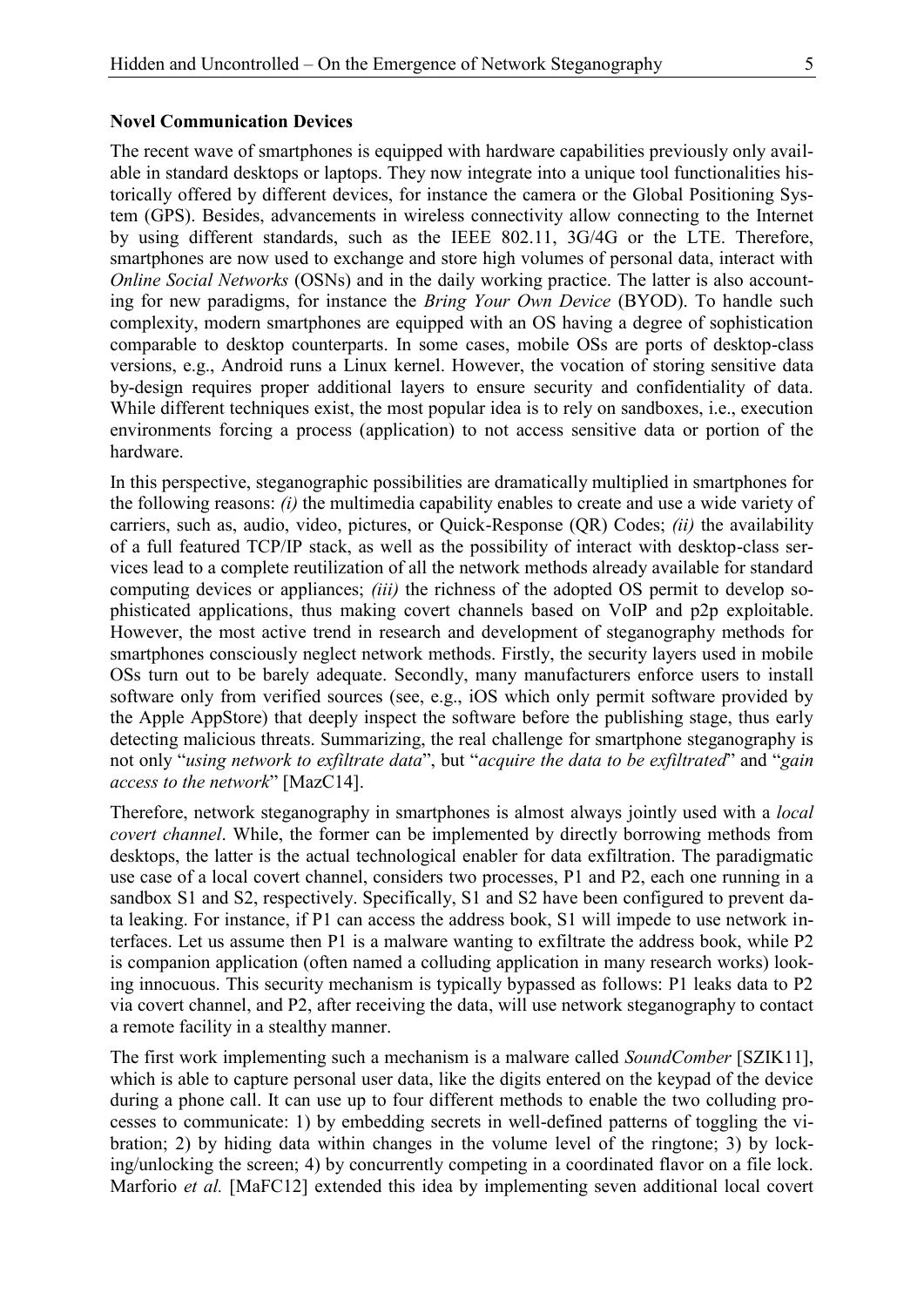channels. While some ideas partially overlap with previous ones, their work also exploits a widely used feature of the Android OS: intents. Intents are distributed notifications used to implement basic forms of Inter Process Communication (IPC). Thus, two colluding processes can communicate by exchanging patterns of notifications, e.g., the calendar has changed or the language has been modified. We point out that, while intents are limited to Android, some forms of notifications are also available in iOS, thus making the method applicable in other platforms. Lastly, Lalande and Wendzel [LalS13] offered a variation of the aforementioned mechanisms by using a mix of operations performed on the task list, the screen state, and by manipulating the process priorities to achieve higher undetectability.

### **3.2 Control Protocols and Adaptive Techniques**

The 2004 released tool Ping Tunnel [Stod09] is not only capable of transferring hidden data using ICMP echo request and reply but does also place a control protocol header into its payload. Such a control protocol usually implements reliability into the channel, i.e. allowing resending lost packets and moreover allowing re-ordering hidden data at the receiver side.

Control protocols for network steganography were discussed in various academic publications in which their feature-set was enhanced.

A significant step in this regard was the automatic discovery of techniques that can be used between two or more peers to exchange secret data. Yarochkin *et al.* introduced a *network environment learning* (NEL) phase in which peers probe the hiding of data within different network protocols using a set of methods and filter out blocked and non-routed network protocols [YDL+08]. This also allows bypassing administrative set-ups and changes in the configuration. For instance, if a network steganographic communication got detected and the administrator blocks the utilized communication it can automatically switch to another hiding method or another network protocol to establish a network steganographic communication nevertheless [YDL+08, WenK14, JaWS13].

The next step for network steganography was to build hidden overlay networks capable of realizing a routing process. The first approach – based on the random-walk algorithm – was already presented in 2007 by Szczypiorski *et al*. in [SzIW07]. Later, a stealth-optimized dynamic routing based on the optimized link-state routing (OLSR) using size-optimized control protocols was published [BaWK12].

### **3.3 Optimization Means**

While control protocols for network steganography increased the capabilities of hidden communication, a following step was to optimize not only undetectability of the transmission of the user's secret data bits but the control protocol's stealthiness, too. This concept was initially discussed in [WenK11], where the optimal size of a control protocol header for simultaneously used carrier protocols was discussed [WenK11]. Moreover, two additional protocol engineering approaches for control protocols are available today.

The *first* approach presented in [WenK12] utilizes formal grammar to adjust the embedded control protocol to the utilized network protocol in which it is hidden. Therefore the specification of the hidden control protocol must be designed in a way that it matches the specification of the utilized protocol in a way that no anomaly is caused by the hidden control protocol's operation.

The less secret data is transferred by a steganographic method, the less attention will be raised. Therefore, the *second* approach for control protocol engineering is to minimize the size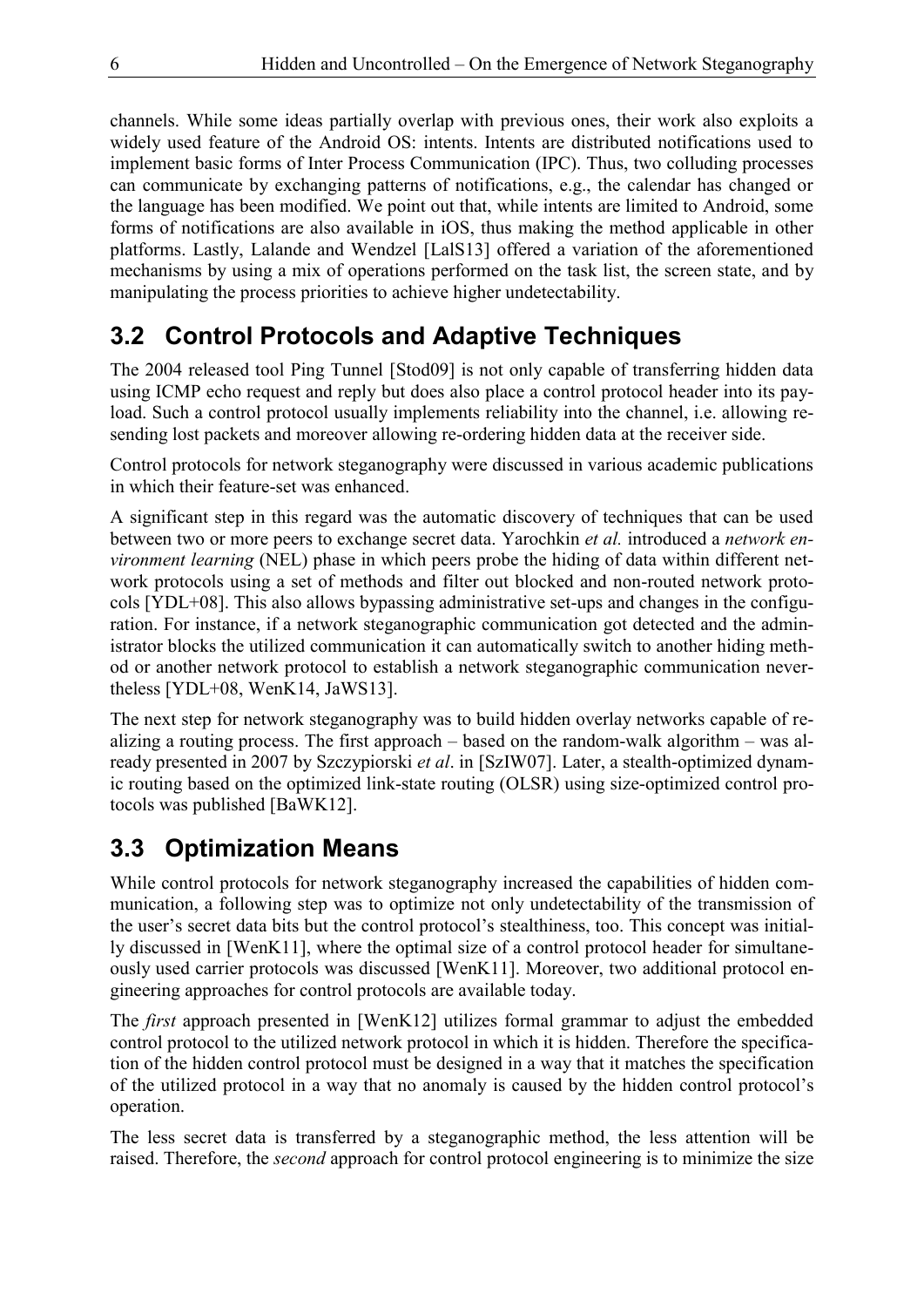of the control protocol to as few bits as possible, what can also be achieved by separating the components of the protocol [BaWK12].

For optimizing the communication process between peers, approaches exist to minimize the caused overhead of a covert communication as well as to minimize the packet count for a given amount of bytes to be transmitted over simultaneously used carriers [WenK11].

An additional view on the improvement of the undetectability for covert communication was presented by Frączek *et al.* [FrMS11]. Besides classifying the techniques to improve the stealthiness of a hidden communication, the authors introduced *multi-level steganography* (MLS) in which at least two steganographic methods are utilized simultaneously in such a way that one method's network traffic serves as a carrier for the second method (previous approaches did only combine unnested parallel connections [WenK11]) Such a relationship has been proven to have several potential benefits: *(i)* the lower-level method can carry a cryptographic key that deciphers the steganogram carried by the upper-level method; *(ii)* it can be used to provide the steganogram with integrity, and *(iii)* it may be assigned as a signaling channel of the control protocol [FrMS12b].

The most recent idea is to take the distortion of the carrier that is used for transferring hidden data into account. The so-called *network steganographic cost* measures this distortion and can be compared to measures such as the Peak Signal-to-Noise Ratio (PSNR) or Mean Opinion Score (MOS) known from digital media steganography [MWIS14]. By optimizing the cost of a network steganographic transmission, the stealthiness of the communication can also be increased.

### **4 Outlook**

While the previous section covered novel approaches for network steganography, including its sub-domain network covert channels, we will now provide an outlook on the possible future applications of network steganography for malicious purposes.

Firstly, we expect that the application of the mentioned techniques leads to **more sophisticated malware**. This means that malware will be stealthier and thus harder to detect than today forming a new type of *Advanced Persistent Threat* (APT). Deploying dynamic overlay routing and adaptive network covert channel techniques, malware will moreover be harder to prevent on the network level. A host-based detection of malware is thus important when a network-level detection and prevention is not feasible in these situations. Today's command and control (C&C) channels in botnets already possess a comprehensive feature set and adapting these features to the context of network steganography is only one step in the malware evolution.

Secondly, we observe the **increasing stealthiness of malware communications on smart phones**. While there is not a major effort in developing novel network covert channels especially crafted for smartphones, recent trends take advantage on the device offloading features, especially those using the cloud. In fact, to bypass some storage or battery limitation of devices, some operations are delegated to a remote server farm. In this perspective, new applications producing traffic potentially exploitable for network steganography are becoming available. We mention among the others, voice-based services like Google Now and Siri or cloud storage platforms like Google Drive and Dropbox. Even if many frameworks use protocols/techniques already used for network steganography (e.g., HTTP), the huge volumes and the degree of sophistication of many services will represent a great challenge, especially in terms of being able to detect the covert communication or to provide effective countermeasures.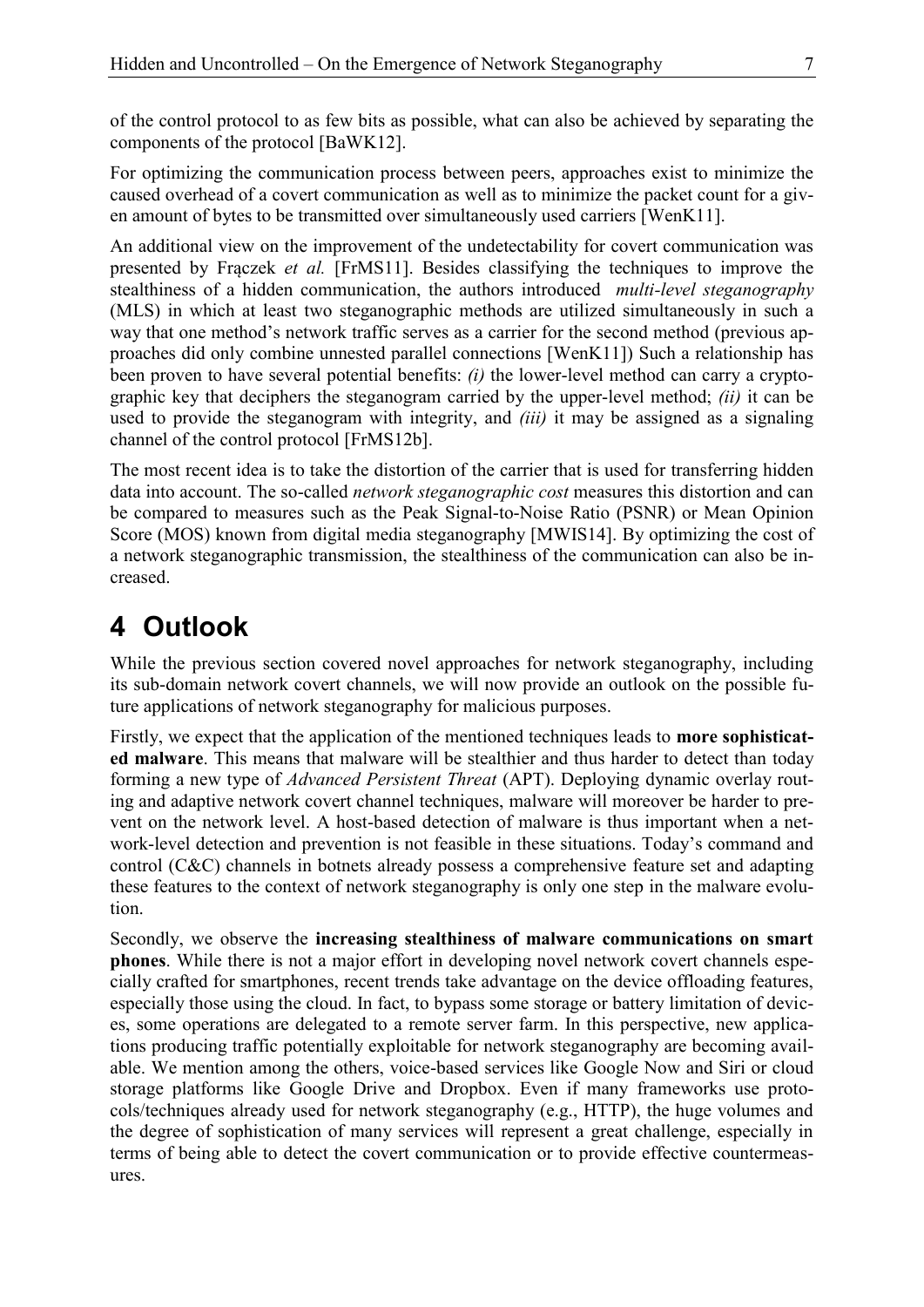Thirdly, we predict the **emergence of network steganography to new domains**, especially when combined with existing malware. One example in this regard is the potential to form novel botnets consisting of smart buildings instead of computers (so called *smart building botnets*), allowing the remote mass-surveillance and remote control of smart cities [WZMS14]. Network steganography can increase the stealthiness of mass surveillance in such situations, especially when the number of bots in a smart building botnet is high.

Fourth, network steganography could **increase the stealthiness of illegal data exchange**, including communications we find within darknets already today, such as the exchange of child pornographic material or hitman hiring.

Fifth, it can be expected that network steganography can highly **influence to industrial espionage when it comes to data leakage**. While today's data leakage is performed quite plainly in many cases – e.g., data is leaked via email or USB stick – recent news have shown that image steganography is indeed applied to leak data out of organizational environments. Using network steganography, data leakage cannot only be realized in a stealthy but also in a constant manner, e.g. by intentionally leaking a small amount of data per hour.

## **5 How to Counter Network Steganography?**

A significant problem when it comes to countermeasures is the variety of existing steganographic techniques. Not only can network steganography be applied to various network protocols and various types of digitally transmitted media (e.g. audio steams, video streams, or HTML content) but also by using an increasing number of hiding techniques. At the moment at least a few hundred hiding techniques including their combinations are known and even if digital *payload* is not taken into account, more than hundred techniques remain that transfer secret data using meta information, such as header elements or the timing of network packets [WZFH14].

Countermeasures, on the other hand, cannot address all of these available hiding techniques simultaneously due to the complexity and diversity of protocols and services and do only affect one or a few hiding techniques each. If, on the other hand, countermeasures aim on affecting many hiding methods simultaneously, it is an unsolved challenge to provide a high accuracy. The most efficient techniques applied today are the integration of traffic normalizers to prevent network steganography and the use of machine learning to detect it. Some of these techniques are integrated into data leakage protection (DLP) products available on the market.

When it comes to the application of advanced techniques as discussed in the previous section, the detection, the limitation, and the prevention, of network steganography will become even more challenging. Before countermeasures for such advanced scenarios can be built, research must come up with fundamental approaches to counter these techniques. Afterwards, products must be developed to enable a protection within organizational network environments. A recently discussed approach that is still in its infancies is to deduce so-called *patterns* (abstract descriptions) from hiding techniques and develop countermeasures for these techniques based on patterns [WZFH14]. This way, one countermeasure can influence majority of the techniques which are represented by a particular pattern.

# **6 Conclusion**

The general conclusion of this work is that the network steganography methods will continue to become more and more sophisticated and harder to detect. Moreover, new and popular hidden data carriers could be exploited. Thus the network steganography threat can potentially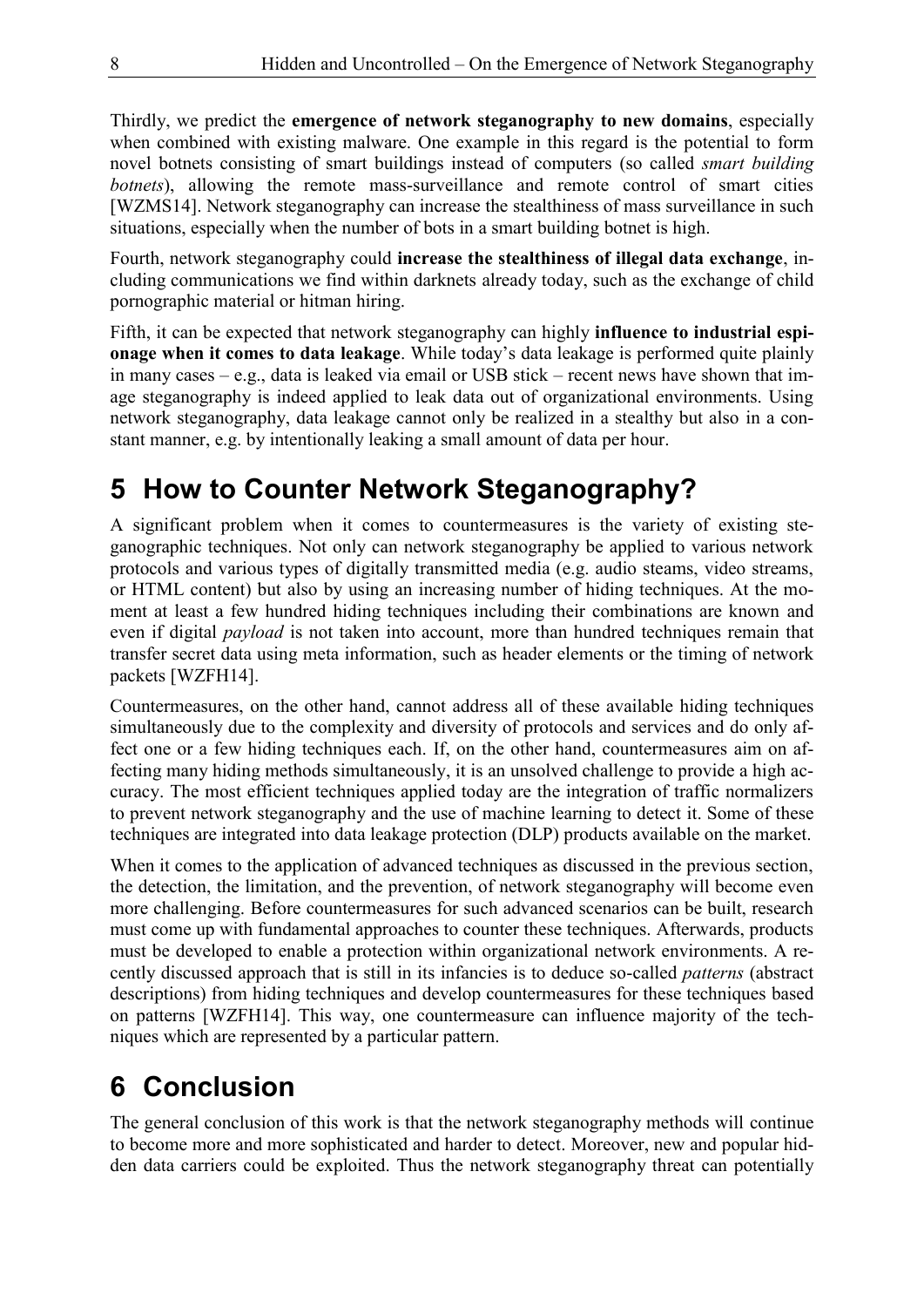affect every Internet user as it must be emphasized that also innocent users' traffic can be utilized by steganographers for covert communication. This will raise similar legal and ethical issues like we currently experience with botnets.

We have observed the significant increase in the application of network steganography for malicious purposes recently. Given the spectrum of available techniques that increase the quality, capabilities and stealthiness of network steganography and their dynamic evolution, it can be considered likely that further malware and malicious activities will apply network steganography "means" in an increasing manner.

A problematic aspect in this regard is the lack of effective and universal countermeasures which can be applied in practice when it comes to such sophisticated steganographic techniques. We therefore deduce a need for additional research in the field of network steganography that will lead to improved countermeasures.

### **References**

- [ACGT14] Ambrosin, M., Conti, M., Gasti, P., Tsudik, G.: In Proc. of the 9th ACM symposium on Information, Computer and Communications Security (ASIA-CCS), 2014, pp. 15-26
- [BaWK12] Backs, P., Wendzel, S., Keller, J.: Dynamic Routing in Covert Channel Overlays Based on Dynamic Routing Protocols, in Proc. International Workshop on Information Security Theory and Practice, pp. 32-29, IEEE, London, 2012.
- [BiMS11] Białczak, P., Mazurczyk, W., Szczypiorski, S.: Sending Hidden Data via Google Suggest, 2011 International Conference on Telecommunication Systems, Modeling and Analysis (ICTSM 2011), Prague, Czech Republic, 2011, pp. 121-131,
- [Daem97] Daemon9: LOKI2 (the implementation) Phrack Magazine, vol. 7(5), http://www.phrack.com/issues.html?issue=51&id=6&mode=txt, 1997.
- [Depa85] Department of Defense (DoD): Trusted Computer System Evaluation Criteria (TCSEC, Orange Book), DoD, 1985.
- [FrMS11] Frączek, W., Mazurczyk, W., Szczypiorski, K.: How Hidden Can Be Even More Hidden?, In Proc. of 2011 International Conference on Multimedia Information Networking and Security (MINES 2011), Shanghai, China, 4-6 November, 2011
- [FrMS12a] Frączek, W., Mazurczyk, W., Szczypiorski, K.: Hiding information in Stream Control Transmission Protocol, Computer Communications, vol. 35, no. 2, pp. 159–169, 2012.
- [FrMS12b] Frączek, W., Mazurczyk, W., Szczypiorski, K.: Multi-Level Steganography: Improving Hidden Communication in Networks, Journal of Universal Computer Science (J. UCS), Vol. 18, No. 14, 2012, pp. 1967-1986
- [GraS14] Grabska, I., Szczypiorski, K.: Steganography in LTE, Proc. of International Workshop on Cyber Crime (IWCC 2014), San Jose, USA, May 2014
- [Girl87] Girling, C.G.: Covert Channels in LAN's, In: IEEE Transactions on Software Engineering, pp. 292-296, IEEE, February 1987.
- [JaWS13] Jankowski, B., Mazurczyk, W., Szczypiorski, K.: PadSteg: Introducing interprotocol steganography, In: Telecommunication Systems: Modelling, Analysis, Design and Management, Vol. 52, Iss. 2, pp. 1101-1111, 2013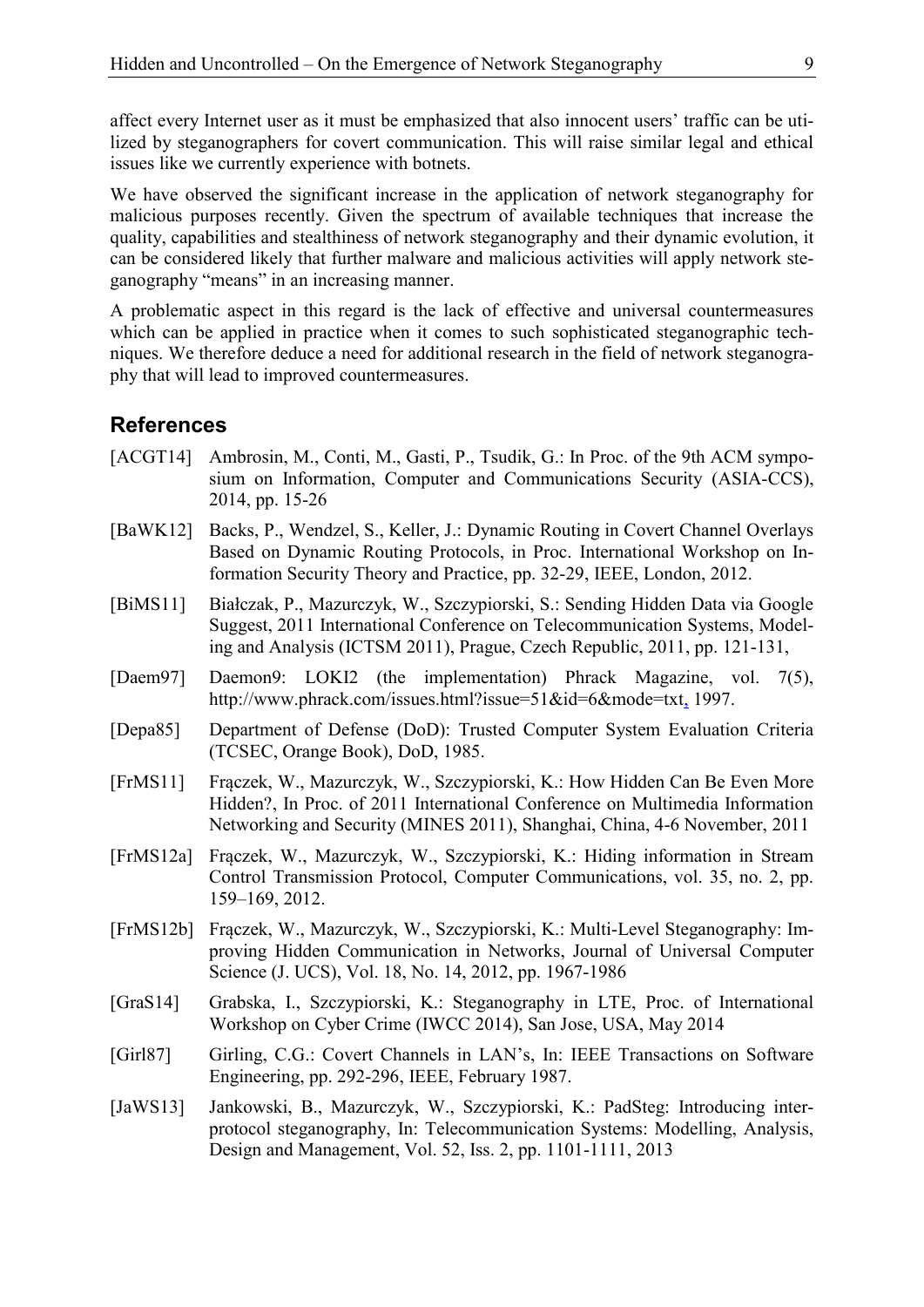- [KoMS13] Kopiczko, P., Mazurczyk, W., Szczypiorski, K.: StegTorrent: a steganographic method for P2P files sharing service, Proc. of International Workshop on Cyber Crime (IWCC 2013), San Francisco, USA, May 2013
- [LalW13] Lalande, J. F., Wendzel, S.: Hiding Privacy Leaks in Android Applications Using Low-Attention Raising Covert Channels, in Proc. of ECTCM Workshop @ ARES'13, Regensburg, Germany, pp. 701 – 710, 2013.
- [Lamp73] Lampson, B.W.: A Note on the Confinement Problem, In: Communications of the ACM, vol. 16(10), pp. 613-615, ACM, October 1973.
- [LuWS10] Lubacz, J., Mazurczyk, W., Szczypiorski, K.: Vice over IP, IEEE Spectrum,, pp. 40-45, February 2010.
- [MaFC12] Marforio, C., Ritzdorf, H., Francillon, A., Capkun, S.: Analysis of the communication between colluding applications on modern smartphones, in Proc. of the 28th Annual Computer Security Applications Conference (ACSAC), Orlando, USA, pp. 51 – 60, Dec. 2012.
- [MaKS13] Mazurczyk, W., Karaś, M., Szczypiorski, K.: SkyDe: a Skype-based Steganographic Method, W: International Journal of Computers, Communications & Control (IJCCC), 8(3), pp. 389-400, June 2013.
- [MaSS12] Mazurczyk, W., Szaga, P., Szczypiorski, K.: Using Transcoding for Hidden Communication in IP Telephony, Multimedia Tools and Applications, 2012.
- [MazC14] Mazurczyk, W., Caviglione, L.: Steganography in Modern Smartphones and Mitigation Techniques, IEEE Communications Surveys & Tutorials, in press.
- [Mazu14] Mazurczyk, W.: VoIP Steganography and Its Detection A Survey, ACM Computing Surveys, Vol. 46, Iss. 2, June 2014.
- [MWIS14] Mazurczyk, W., Wendzel, S., Villares, I.A., Szczypiorski, K.: On the Importance of Steganographic Cost for Network Steganography, Arxiv.org, [http://arxiv.org/abs/1406.2519,](http://arxiv.org/abs/1406.2519) currently under review, 2014.
- [Prin13] Prince, B.: Attackers Hide Communication Within Linux Backdoor, [http://www.securityweek.com/attackers-hide-communication-linux-backdoor,](http://www.securityweek.com/attackers-hide-communication-linux-backdoor) Security Week, November 2013.
- [RTSS09] Ristenpart, T., Tromer, E., Shacham, H., Savage, S.: Hey, you, get off of my cloud: exploring information leakage in third-party compute clouds, in Proc. of the 16th ACM CCS, 2009, pp. 199–212
- [SZIK11] Schlegel, R., Zhang, K., Zhou, X., Intwala, M., Kapadia, A., Wang, X.: Soundcomber: A Stealthy and Context-Aware Sound Trojan for Smartphones, in Proc. of Network and Distributed System Security Symposium, San Diego, USA, Feb. 2011.
- [Stod09] Stødle, D.: Ping Tunnel For those times when everything else is blocked, 2009.
- [SzcW11] Szczypiorski, K., Mazurczyk, W.: Steganography in IEEE 802.11 OFDM symbols, Security and Communication Networks, vol. 3, pp. 1–12, 2011
- [Szczy03] Szczypiorski, K.: Steganography in TCP/IP networks State of the Art and a Proposal of a New System–HICCUPS, Institute of Telecommunications' seminar, Warsaw University of Technology, Poland, 2003.